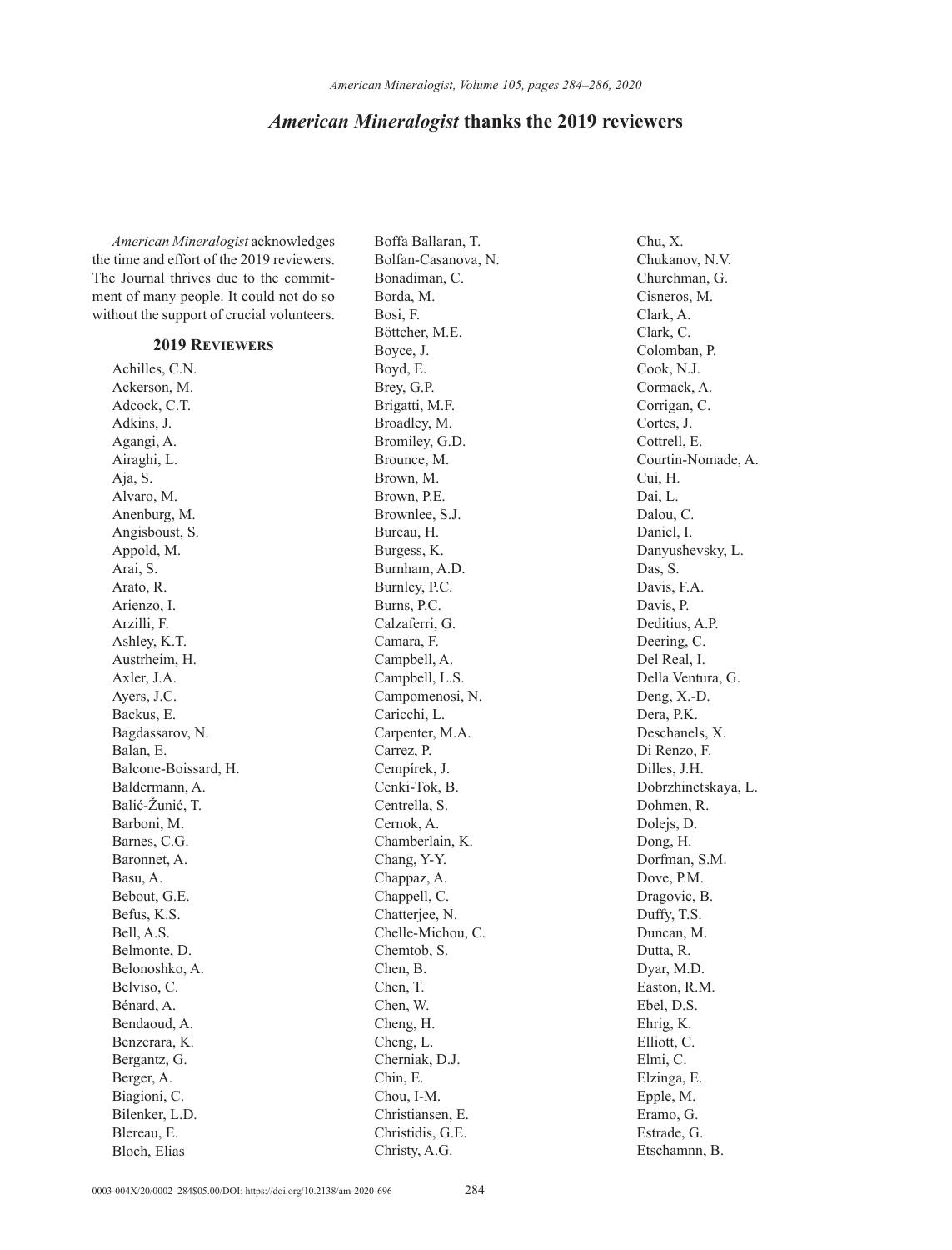Fanara, S. Fedortchouk, Y. Fei, H. Fei, Y. Ferraris, G. Ferrero, S. Filiberto, J. Finkelstein, G. Fischer, M. Fischer, R.X. Flament, N. Forray, F.L. Forshaw, J. Forster, M. Fortin, M.-A. Fougerouse, D. Frank-Kamenetskaya, O. Franz, G. Frost, R.L. Fu, S. Furman, T. Gaboreau, S. Gaboury, D. Gaillot, A.-C. Gaillou, E. Galuskin, E.V. Galuskina, I. Galvez, M. Ganguly, J. Gao, S. Garber, J. Gates, W.P. Gatta, G.D. Geballe, Z. Geiger, C.A. Gemmi, M. Gleason, A. Gleeson, M. Gloter, A. Godelitsas, A.C. Goldman, N. Gonnermann, H. González-Jiménez, J.M. Goodell, P. Goodrich, C. Gorzelak, P. Gou, H. Grassmann, O. Greenberg, E. Gregoire, M. Groat, L.A. Grosvenor, A. Guggenheim, S.J. Ha, Y. Hacker, B.R. Hagen-Peter, G. Haggerty, S.E. Halenius, U.

Hallis, L. Hammerli, J. Hanchar, J. Hao, J. Harley, S. Heck, P.R. Henderson, G.S. Henry, D.J. Hetherington, C. Hickey-Vargas, R. Hilairet, N. Hogmalm, J. Hoisch, T. Holness, M. Holycross, M. Hong, W. Honório de Faria, T. Hopp, J. Horton, F. Hu, J. Hu, S. Hu, X. Hu, Y. Hughes, J.M. Hui, H. Hummer, D.R. Huraiová, M. Huston, D. Hutchinson, M. Le Losq, C. Imai, H. Ingrin, J. Isaak, D.G. Ishii, T. Jacques, L. Janots, E. Jiang, H. Jiang, S.-Y. Jiménez-Millán, J. Jing, Z. Johnson, S. Johnston, C.T. Jolliff, B.L. Jonckheere, R.C. Jones, R.H. Jordan, G. Jung, H.S. Kagi, H. Kalinichev, A. Kaminsky, F. Karki, B.B. Kendrick, M.A. Kesler, S.E. Ketcham, R.A. King, P.L. Kirkland, C. Kiseeva, E.S. Klein, F.

Koch-Müller, M. Kodikara, G. Koga, K.T. Kogure, T. Kolitsch, U. Komabayashi, T. Komatsu, K. Komatsu, T. Konrad-Schmolke, M. Koulialias, D. Kovacs, I. Krivovichev, S.V. Krüger, B. Krüger, H. Kubicki, J. Kulnitskiy, B. Kung, J. Kunz, B. Kunz, M. Kusano, Y. Lackey, J.S. Lai, X. Lamb, W.M. Lanari, P. Lane, M.D. Lanson, B. Lanzirotti, A. Layton-Matthews, D. Le Losq, C.J. Lee, C.-T.A. Legros, H. Lenting, C. Lesher, C.M. Levitan, D. Li, B. Li, J. Li, Y. Libowitzky, E. Liebske, C. Lindsley, D.H. Ling, M. Liou, J.G. Litasov, K.D. Liu, F. Liu, J. Liu, P. Llovet, X. Lo Presti, L. Lokhat, D. London, D. Louvel, M. Lowenstern, J.B. Lu, Z. Lueth, V. Lykova, I. Ma, C. Macdonald, R. MacLennan, J.

Madden, A.S. Majka, J. Majumdar, A. Majzlan, J. Malcherek, T. Maneta, V. Manthilake, G. Mao, Z. Marcus, M.A. Marschall, H. Marsh, E. Marshall, D.D. Martin, E. Martin, R. Masci, L. Mathur, R. Matzen, A. Mauro, D. Mavrogenes, J.A. McCarthy, A. McClenaghan, S.H. McCollom, T. McCoy, T.J. McDonald, A.M. McDonald, I. McFarlane, C.R. McGuire, C. McKenna, K. McKeown, D.A. McMillan, P.F. McSween, H.Y. Mellini, M. Menegon, L. Mercurio, M. Merlini, M. Mikhail, S. Mikouchi, T. Miller, C.F. Mitchell, R. Mittlefehldt, D. Moecher, D. Mohammadi, N. Molina, J.F. Moore, D. Moore, G. Morard, G. Morgan, D. Morrison, S.M. Moscati, R. Mosenfelder, J.L. Moulas, E. Mueller, A.B. Mungall, J.E. Musiiachenko, K. Mustoe, G.E Nasdala, L. Nassif, N. Neave, D.A.